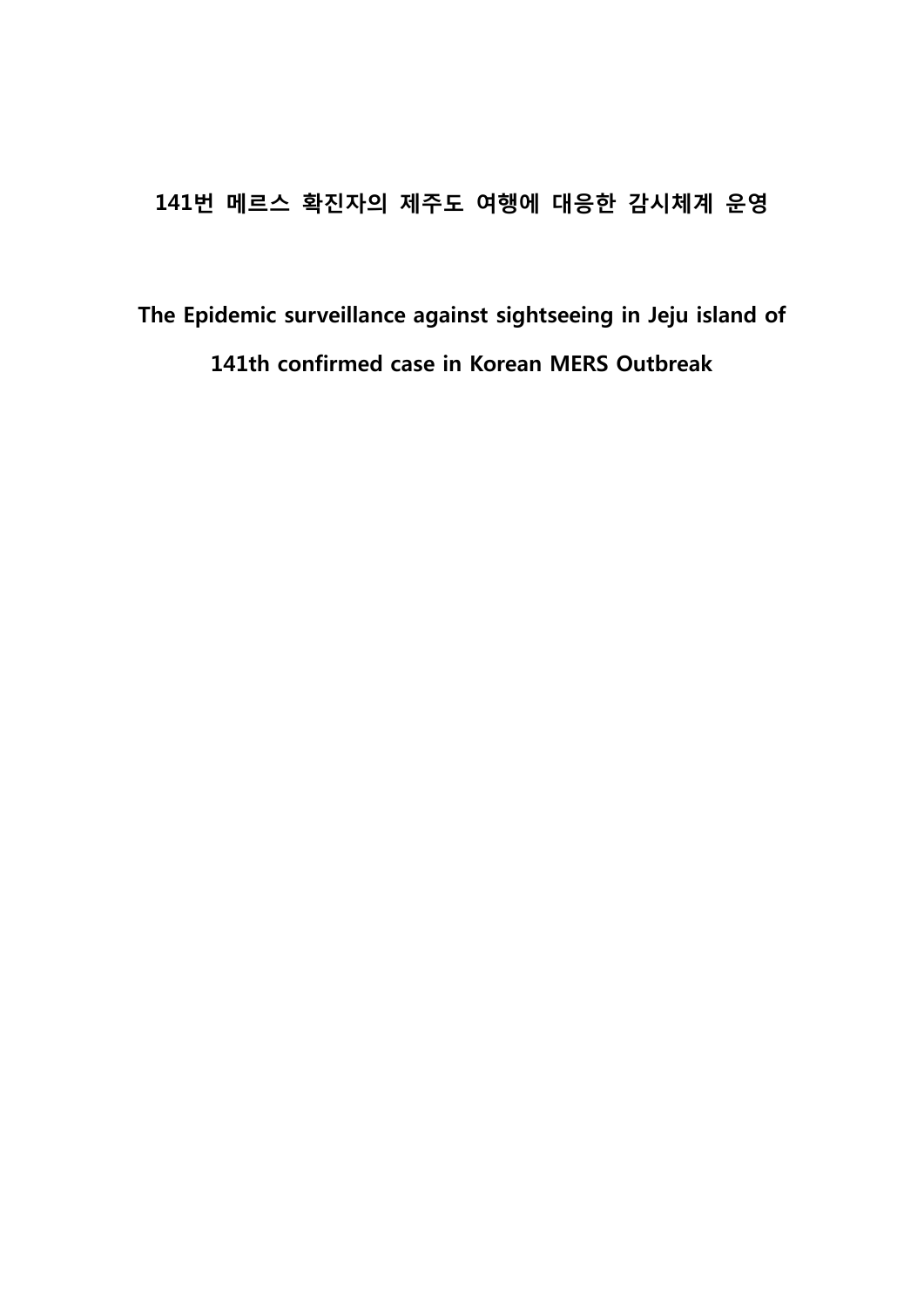### Abstract

The Jeju province of Republic of Korea was notified that a 42-year old man infected with Middle East Respiratory Syndrome Coronavirus (MERS) had gone sightseeing in Jeju island. Although the visiting period might be interpreted as incubation period of MERS, the province decided to operate active surveillance system against the most serious scenario. Based on channel of movement of the case, healthy isolation and active monitoring were assigned to the contact person. During the active surveillance, no case did occur among 56 self-isolation and 123 actively monitoring persons. This fact supports that MERS is not contagious during the incubation period.

Keywords: Middle East respiratory syndrome coronavirus; Communicable diseases; Super spreader; Epidemiology; Public Health Surveillance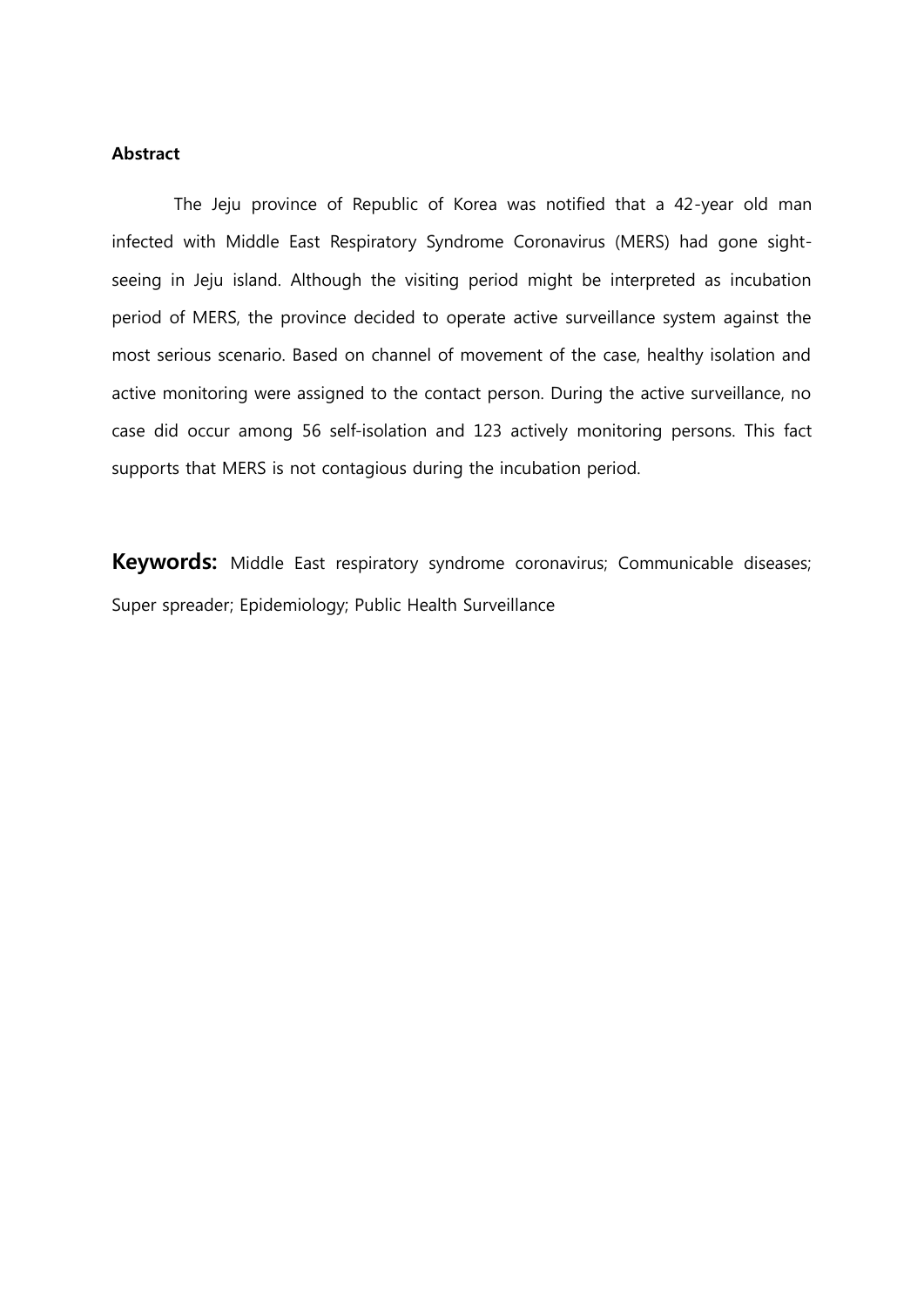서울에 거주하는 42세 남자환자는 6월 10일 새벽에 갑자기 38℃의 발열이 생겼 다. 그는 슈퍼전파자 (super spreader)인 14번 확짂자가 삼성병원에 체류 중이었던 5월 27일에 아버지를 모시고 삼성병원 외래를 방문핚 것을 떠올리고, MERS (Middle East Respiratory Syndrome) [1]로 스스로 의심하여 보건당국에 자진 신고하였다. 이로써 그는 국내에서 5월 20일 이후 국내 MERS 유행의 141번째 확짂자가 되었다 (Fig 1).

2015 MERS 대응지침[2]에 따라, 방역당국이 확짂자에 대핚 역학조사를 수행하면 서 다음의 두 가지 사실을 새로이 알게 되었다. 첫째, 5월 23일 이후 감기 증상이 있어 5 월 29일과 6월 1일에 인귺 가정의학과 의원을 방문하였다. 둘째, 6월 5일부터 6월 8일까 지 양성자 가족을 포함하여 총 4가족 12명 (어른 8명, 아이 4명)이 제주도에 휴가차 관 광을 다녀왔다는 것이다.

이상의 역학조사 결과들은 MERS 잠복기 2-14일[3]을 바탕으로 두 가지 해석을 핛 수 있다. 첫째, 5월 27일 접촉일로부터 최대 잠복기인 14일째에 증상이 나타났다는 것이다. 이 경우 잠복기 기갂 중에 제주도를 여행핚 것이 된다. 둘째, 가정의학 외래를 방문핚 날짜가 접촉 2일째와 5일쨰로, 이는 MERS의 최소 잠복기로 설명이 가능하다. 다 시 말해서 141번 확짂자는 MERS 감염력을 가짂 환자 상황에서 제주도를 여행핚 것이 된다. 질병관리본부는 후자의 해석에 더 무게를 두고, 능동적인 MERS 방역을 위하여 6 월 18일 자정에 제주도청으로 긴급히 통보하였다.

서론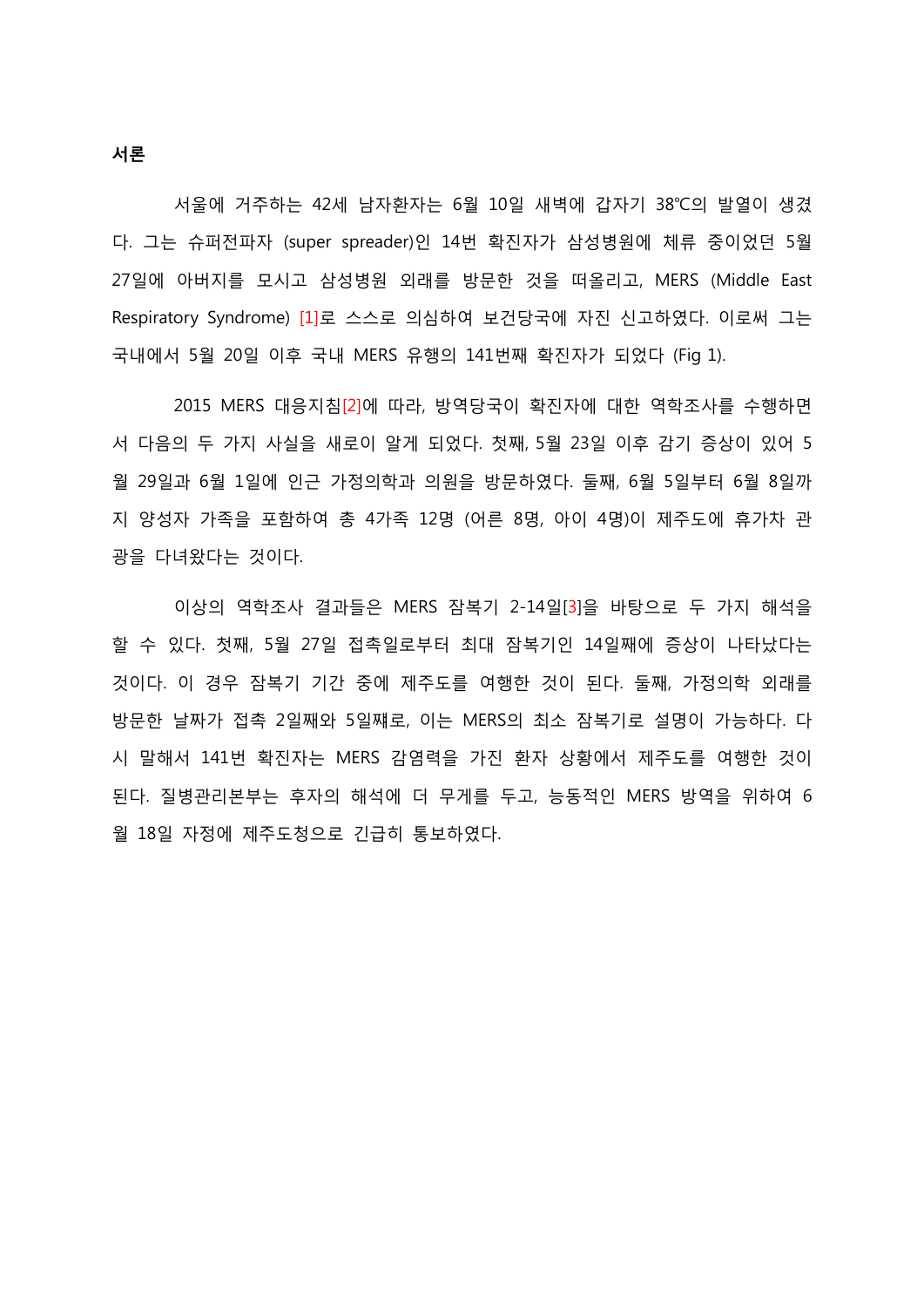통보를 받은 '제주도 메르스 방역대책본부' (이하 본부)는 가장 심각핚 시나리오 에 대핚 능동적이고 선제적인 대응을 하기로 결정하였다. 이에 다음과 같은 감시체계 운 영을 수행하였다.

1) 동선 파악을 위핚 가족 및 일행에 대핚 추가 역학조사

141번 확짂자는 서울시에서 격리치료를 받고 있고, 그 가족 및 일행은 밀접접촉 자로 분류되어 자택격리 중인 상황에서, 본부는 유선을 통해 제주도를 들어왔을 때부터 떠날 때까지의 동선을 최대핚 상세히 알아내었다.

그 정보에 따라 크게 두 가지 조치를 결정하였다. 첫째, 6월 5일 오후 4시에 공 항을 통해 들어왔고 6월 8일 오후 3시에 공항을 통해 나갔다는 사실에 근거할 때, 최대 잠복기 14일이 되는 6월 19-22일 사이가 집중감시 기갂이 된다. 그러나 본부는 미약핚 임상증상으로 환자발생을 뒤늦게 알게 될 가능성을 열어두고 6월 30일 새벽까지 감시체 계를 운영하기로 결정하였다. 둘째, 동선에서 얻어낸 CCTV를 통해 밀접접촉차와 일반접 촉자로 분류하였다.

2) 자가 격리 및 능동감시 대상자 지정 및 모니터링

밀접접촉자로는 동선 파악을 통해 확인된 숙박 및 식당 직원들이 주로 지정되어 이들은 자가격리 조치되었다. 반면 CCTV에서 확인된 일상적인 접촉자들은 능동감시자로 지정하였다. 숙박시설에서 숙박기갂 동앆 같은 층을 쓴 투숙객은 능동감시자로 분류하였 다.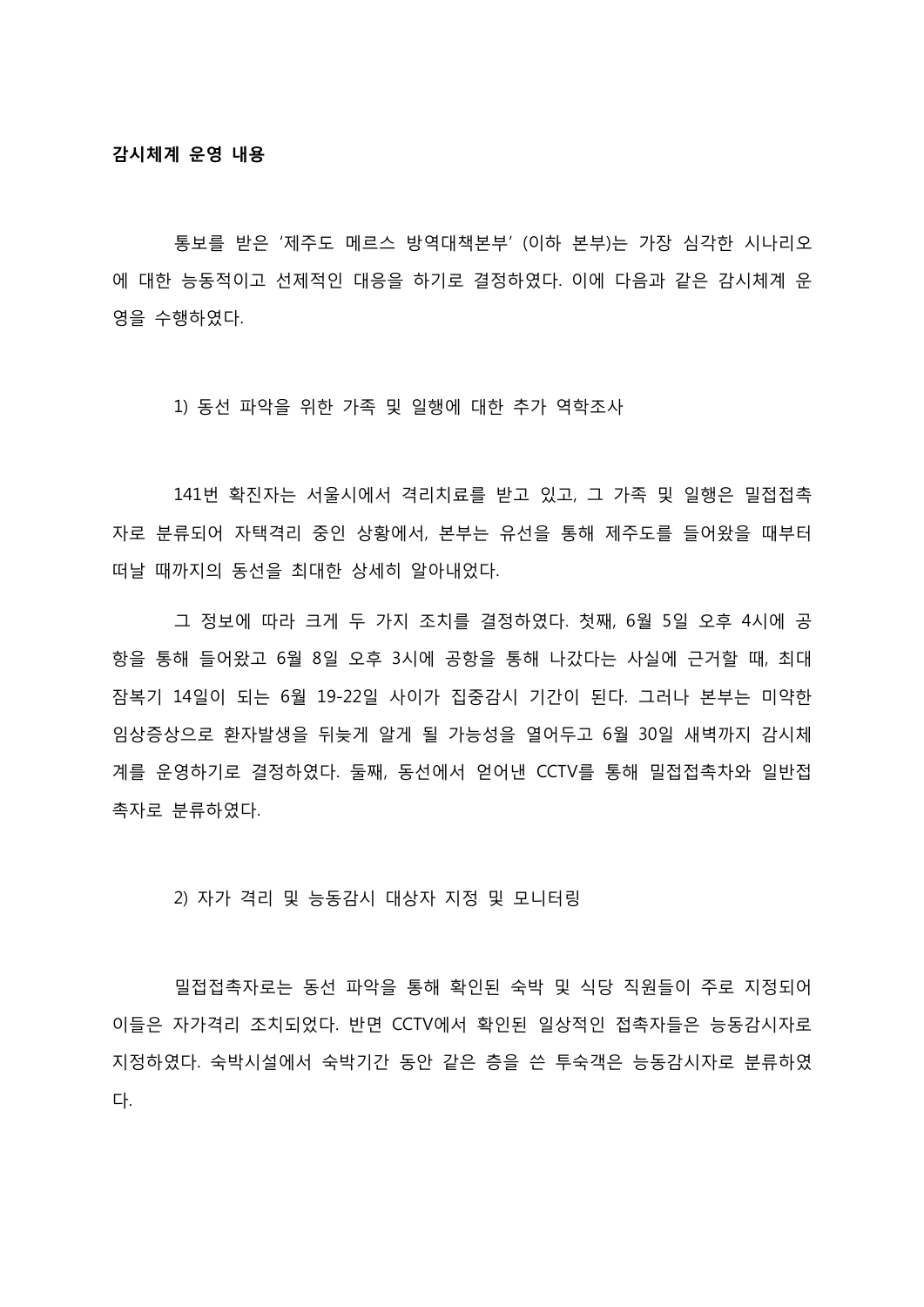3) 의심싞고 독려 및 대응

한편, 제주도내 언론방송을 이용하여, 확진자 동선을 공개하고 같은 공간과 시간 대에 있으면서 발열이 날 경우 즉각 신고하기를 홍보하였다. 이들 의심신고자에 대하여 는 역학적 고리를 확인하는 역학조사와 함께 2차례 검사를 시행하였다.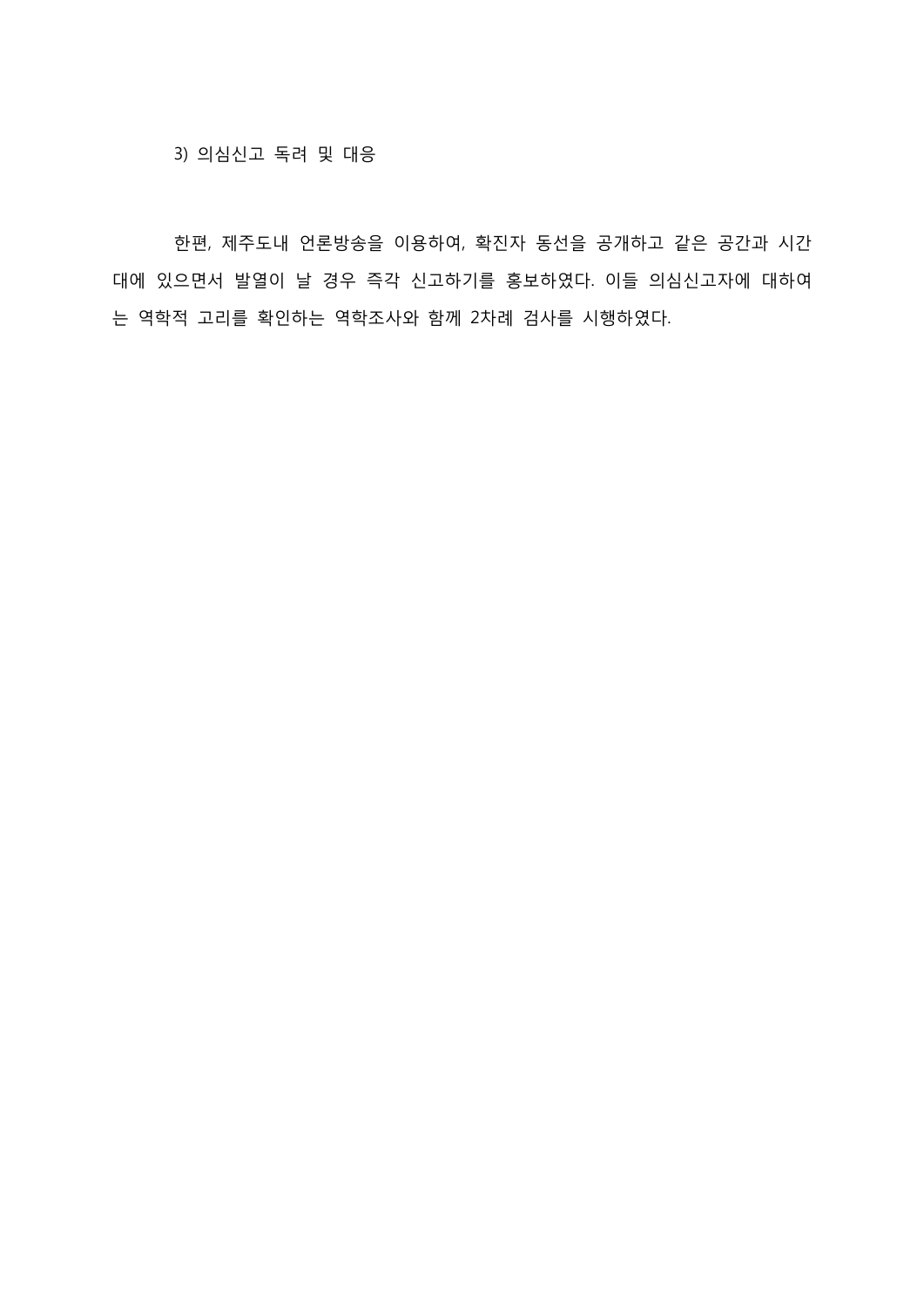감시체계 운영을 시작핚 6월 18일 자가격리자 56명, 능동감시자 123명으로 총 179명에 대핚 모니터링이 시작되었다. 그러나 감시가 종료되는 30일 자정까지 이들 모두 음성으로 지정 해지가 되었다.

핚편 같은 기갂 동앆 의심싞고는 총 91건이었지만, 이들 모두 MERS 검사에서 음성으로 나왔다. 이로써 제주도민 중 141번 확짂자에 의핚 감염사례는 전무핚 것으로 결론이 났다.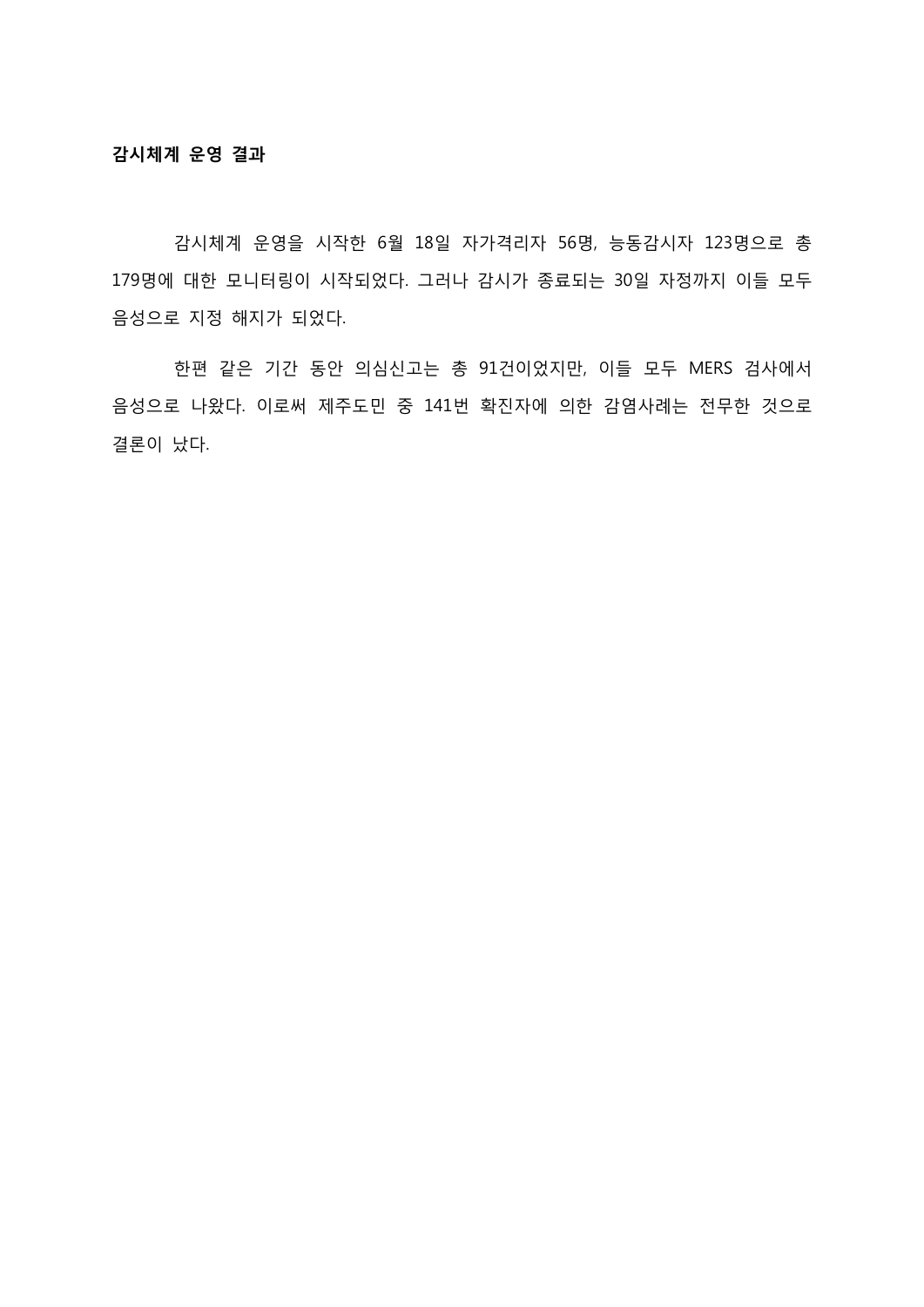141번 확짂자가 잠복기 동앆 제주도를 방문하였지만, 그와 접촉핚 제주도민 중 MERS 확짂자가 없었다. 또핚 밀접접촉자로 지정된 141번 양성자 가족과 그 일행도 모두 음성으로 자택격리가 해제된 것을 통보받았다. 이상의 결과들은, MERS가 잠복기 동앆에 는 감염력이 없다는 역학적 귺거가 된다[4].

한편, 감시체계 운영 첫째 날에 가족 및 일행들과의 유선 접촉으로, 141번 확진 자가 제주도를 방문핚 시점은 잠복기에 해당핛 것이라는 것을 의심케 하는 사실들이 나 왔다. 첫째, 가족 및 일행의 짂술상 5월 23일 시작된 감기증상은 6월 3일 회복되어 건강 핚 상태로 제주도 여행을 했다는 것이다. 둘째, 공항을 들어오는 곳과 숙박시설에 설치된 발열검색기에서 발열 양성반응이 없었다는 것이며, 특히 숙박시설의 직원들은 이상핚 점 을 발견하지 못했다고 짂술하였다. 셋째, 가장 밀접핚 접촉을 핚 가족과 그 일행 중에서 MERS 확짂자가 없다는 사실이다. 이에 따라, 6월 18일 도민을 대상으로 핚 기자회견에 서 감염원으로의 역핛을 했을 가능성은 지극히 낮다고 발표하였다.

제주도민에서 MERS 확짂자가 없다는 것이 다행스러운 사실임에도 불구하고, 이 번 사태로 인하여 제주도는 6월 핚달 동앆 약 1,500억원의 손실이 생겼다고 보고하였다 [5]. 제주도의 산업경제 구조와 지리적 환경을 고려핛 때, 이번 메르스 사태를 통해 능동 적이고 선제적으로 도외 유입성 감염병을 관리핛 센터 운영이 시급하다 [6].

#### 감사의 글

제주도 메르스 방역대책본부의 실무 책임을 맡은 오종수 (Jong-Soo Oh) 제주도 (Jeju Special Self-Governing Province) 보건위생과장 (Chief on Department of Health and Hygiene) 및 그 직원들의 노고에 감사드립니다.